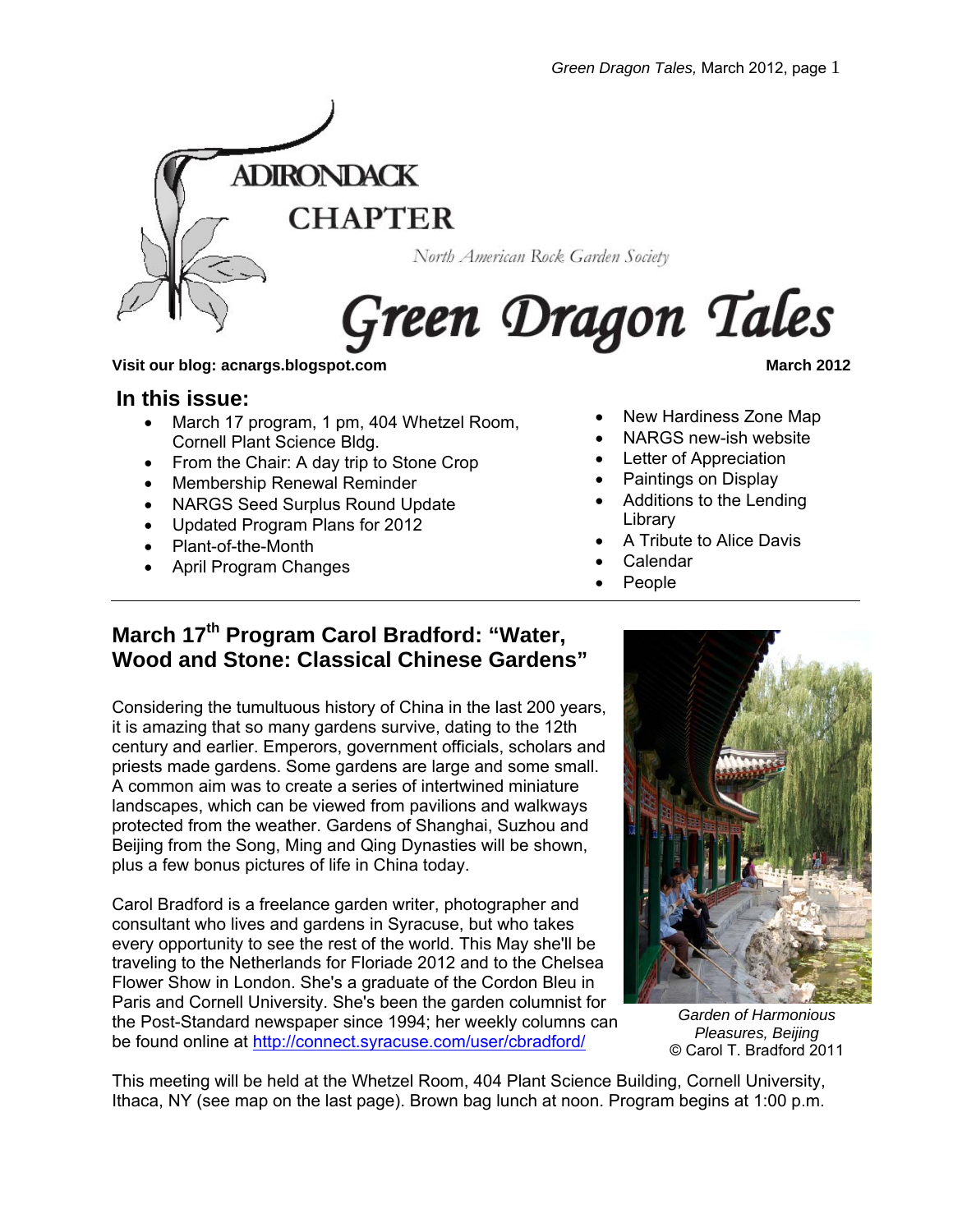## **From the Chair**

*Billie Jean Isbell* 

Please email me bji1@cornell.edu if you are interested to joining the day trip to Stonecrop Gardens on April 28th (if you did not sign up for the trip at the last meeting). The plant sale starts at 9:00am and it is a 3½ hour drive to Stonecrop. If we want to arrive early, we would have to leave Ithaca at 6am. I suggest that we coordinate departure time, cars, and drivers. If you are willing to drive, please contact me as well. More info will be available at the Chapter's March meeting.

**Stonecrop - what we might see in bloom**  Bulb display throughout the Garden

Rock Ledge, Raised Beds, Trough Display (see right) Alpines, Saxifraga, Draba, Alyssum, Phlox Himalayan Slope, Gus's Slope Deciduous Rhododendron, Native Shadblow Wisteria Pavilion Woodland Garden



**We have timed our trip to take in the annual alpine plant sale**. In addition to Stonecrop's offering of alpine plants and troughs, the following nurseries and vendors will participate in the sale: Wrightman Alpines, Ontario - Grower and supplier of choice alpine plants and rock garden plants; Evermay Nursery, Bangor, ME - Specializing in alpine plants and Primula species; Garden Vision Epimediums, Templeton, MA - Grower and supplier of Epimediums and other choice shade perennials; My House Leeks, Gloucester, MA - Small grower of primarily hardy sempervivum, sedum and other hardy succulents along with a variety of handmade hypertufa troughs in many shapes and sizes; Debra Pope, Auburn, MA - Creates unique, custom hypertufa troughs; Don Dembowski, Pelham, NY - Spring Ephemerals and Woodland Wildflowers; Bill Perron, Cortlandt Manor, NY - Offers a variety of Cyclamen species, Arisaema, and Hellebores. Refreshments will be available for purchase. Admission: \$5/members-free.

Very close to Stonecrop is the fabulous outdoor sculpture garden, Storm King, which is worth a visit if there's time.

**Stay tuned for details on a trip to private gardens in Rochester and Bristol Nursery to be scheduled some time after our plant sale, May 19th.** 

**\*\*If any of you have checked out books from our library, please remember to return them at the next meeting.** 

**Time to Renew Your Membership: Second Reminder** 

*Mary Stauble* 

First, we want to extend a hearty welcome to 3 first-time members who joined at our February meeting. Welcome Joan Lawrence and Tamara Lovell of Ithaca and Candy Filios from Trumansburg.

If you haven't done so already, please fill out a membership form for the 2012 calendar year and mail it to the address on the form. Or you can bring it with you to the March 18 meeting. If you received this newsletter via snail mail, a membership form is attached. You can also download one at http://www.acnargs.org/join.pdf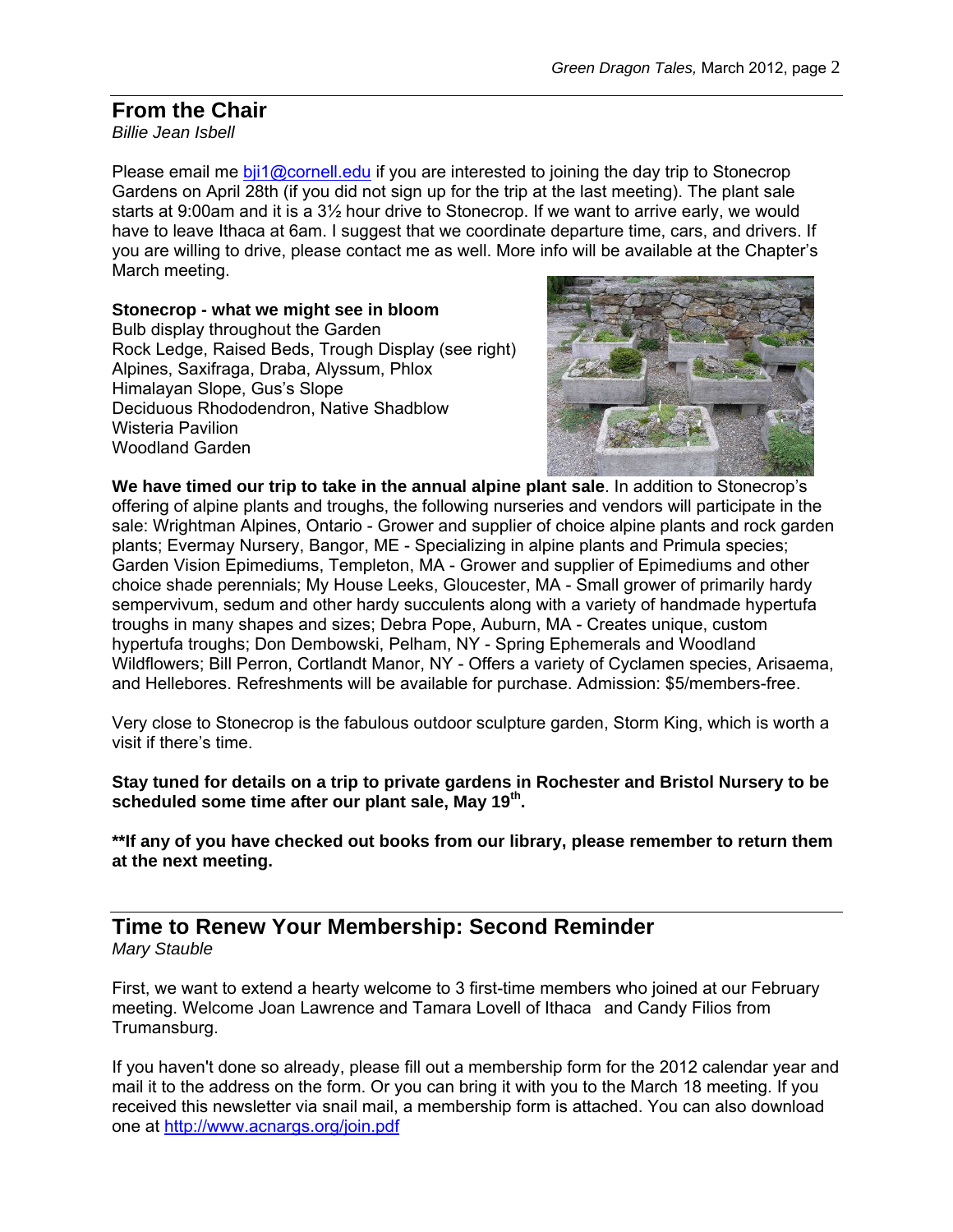Dues help to support our organization. Membership entitles you to participate in the seedling exchange, the member only plant sale and gives you a 25% discount on ACNARGS purchases at the Ithaca Spring Plant Sale, our biggest fund raiser.

If you have any questions about your membership, email Mary Stauble at **mes2@cornell.edu.**

#### **"Surplus Round" - aka Round 2 - NARGS Seed Exchange Update**  *BZ Marranca*

On March 5th our Chapter begins packaging for Round 2 of the NARGS Seed Exchange. The orders, seeds, and everything else you will need, including instructions, are set up in the basement of Ken Post Lab. Any amount of time you can offer will be much appreciated. Ken Post Lab locks its doors after 5 p.m. so if you plan to come after 5, simply let me know and I can be there to let you in.

Laura Serowicz reports that the amount of seed available this year in the surplus round will be much less than in the previous few years since a lot less was donated, and many more numbers are sold out already (18 boxes as opposed to 30 last year). We don't know what that will mean as far as our portion of filling orders as there's still likely to be a similar number of participants as in previous years and many remaining seeds from which to choose. We are aiming to have all orders completed by March  $25<sup>th</sup>$ , then we distribute left over seed to chapters, pack up and call it another year and the completion of our 3-year commitment to NARGS for distributing Round 2.

As a bonus, SeedEx volunteers will be granted donor-status in the 2013 seed exchange. Contact BZ Marranca **mmm10@cornell.edu** for further information.

# **Upcoming Spring 2012 Programs**

**\*\*\*April 21, 2012: Speaker TBA as of press time**. Whetzel Room, 404 Plant Science, Cornell University. We will also hold our annual (free) seedling exchange. Bring your labeled seedlings. Pots, soil, and additional labels will be supplied. The trough workshop that was planned to follow the meeting is being re-scheduled (*see article, this issue).*

**\*\*\*April 28: Day Trip to Stonecrop Gardens** and Annual Alpine Plant Sale, Cold Spring, NY. Planning in progress, coordinated by Billie Jean Isbell. Details at the March meeting, on the website when available, and in the April newsletter. Drivers wanted.

**May 19: Our Plant Sale Fundraiser** at CCETC Garden Fair, NYS Armory, Ithaca. Members receive 25% off their purchases at our table.

**Sept. 16:** Nick Turland (http://tinyurl.com/7cvvwju) , NARGS Speaker, Associate Curator in the Division of Science and Conservation at the Missouri Botanical Garden in St. Louis, Missouri since 1993, Co-Director of the Flora of China Project; he will give 2 talks yet to be selected.

**October 20: David Fernandez**, owner of Cayuga Landscape in Ithaca: deer resistant plants

**November 10: Jerry Krall,** Rochester gardener *extraordinaire*

Details as we learn them will be included in future newsletters and http://acnargs.blogspot.com/ When in question, visit our blog.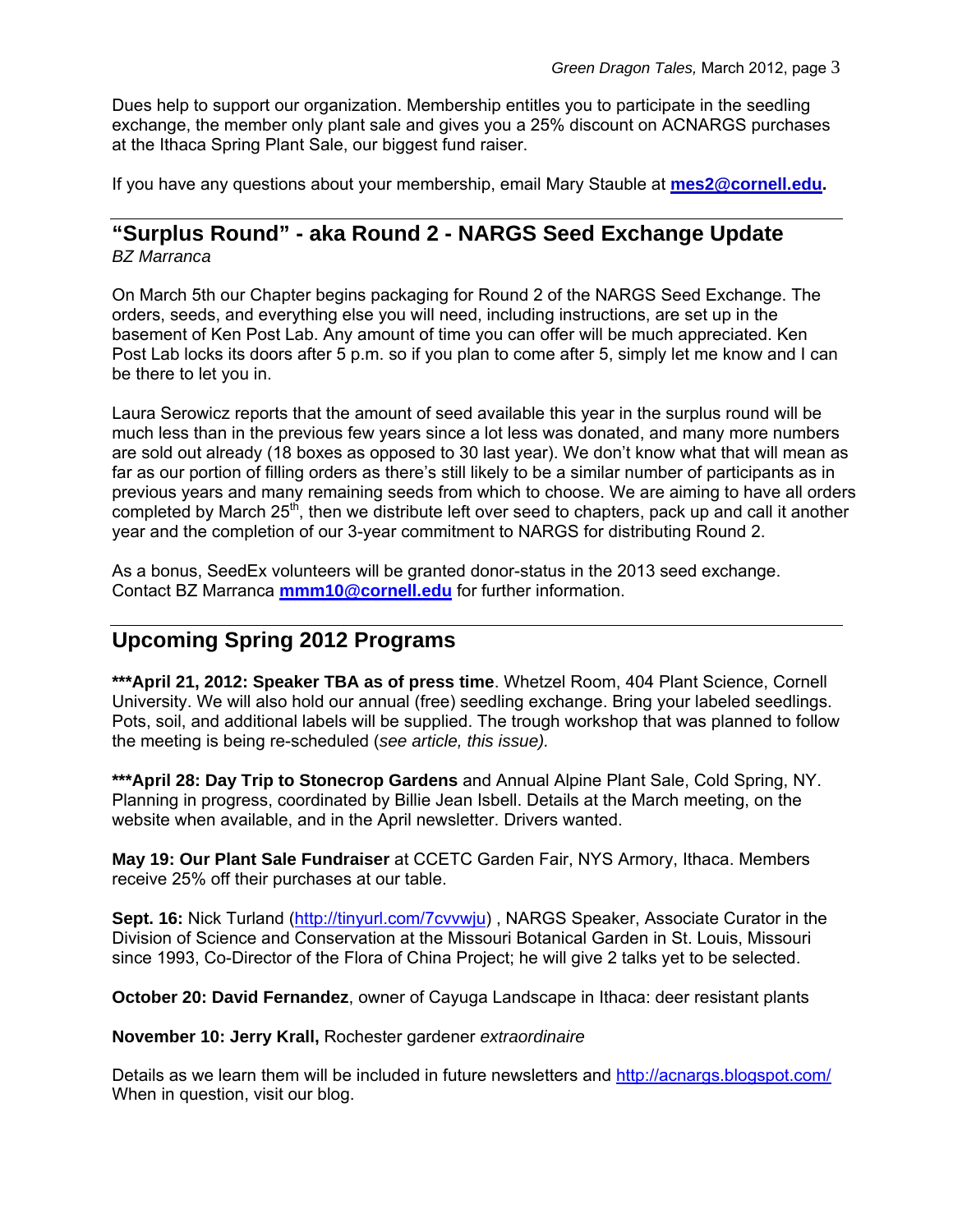### **March Plant-of-the-Month**

*John Gilrein* 



The March 2011 POM is *Trillium erectum*, (Wake Robin, Stinking Benjamin, Red Trillium). Red Trillium is native from New Brunswick to Georgia, and west to Michigan and Ohio. It is hardy from zones 3 to 8 and generally grows 12 to 18 inches high. Red Trillium is one of the pedunculate Trilliums, with flowers on short stalks held above the leaves. It is the most common trillium for acid soil sites in the East. It is reported to be vigorous and adaptable, and will form a clump over time.

Trilliums prefer a moist well-drained, humus rich soil in part shade. Rhizomes should be planted approximately 6 inches deep (Bill Cullina suggests planting container plants only 3 inches deep and letting them adjust themselves over time). Woodland conditions with part sun in spring and shade in summer would imitate their natural environment; they can handle more sun than available in a mature forest. Blooming is in May (though who knows this year). Unfortunately deer will eat Trilliums; they're not yet bred via genetic engineering to taste like garlic. Rhizomes of mature plants can be dug in the fall as the leaves turn yellow and be cut to produce more plants. Our source is Eastern Plant Specialties in Bath, Maine.

# **Trials and Tribulations of the April Speaker and Trough Workshop**

*John Gilrein, Program Coordinator* 

The program plan for our April meeting was to have a short presentation on trough making followed by a trough workshop, during which members could make their own troughs. We had a promising speaker lined up, then the program plans proceeded to fall apart – a long complicated story (ask John if you want to know the details) with the result that we were without both speaker and workshop. Meanwhile we're hard at work to schedule both a program and a trough workshop – but they will not be on the same day.

Current trough workshop plans are to have a trough building session at Bill Stark's new home site (in a garage) in Lansing. Participants will need to sign up at the March meeting, pay a minimal fee for materials, and bring their own form. Date is yet to be determined.

An alternate trough building opportunity will be a workshop at Baker's Acres Nursery in North Lansing. Baker's Acres is offering their own trough workshop in June 2012 (not sponsored by the Adirondack Chapter; note too they have not yet posted this info on their website). We're also considering working with Baker's Acres on a Chapter-sponsored trough workshop.

The April *Green Dragon* and the website will post details as they become available. We will have more info at the March meeting.

### **NARGS New-ish Website - Now For Everyone…and a Great Resource**  *Harold Peachey*

 What's up with the NARGS website? You no longer need to be a member of NARGS to use the website, it is open to anyone. Getting started-go to www.NARGS.org, look down the right side of the page and request a user name and login password. Volunteer moderators will process your request quickly and once you are deemed not to be a spammer or forum bully you will be emailed your user name and password. You can then go to the website, sign-in and choose to remain signed-in eliminating the necessity of ever having to do so again.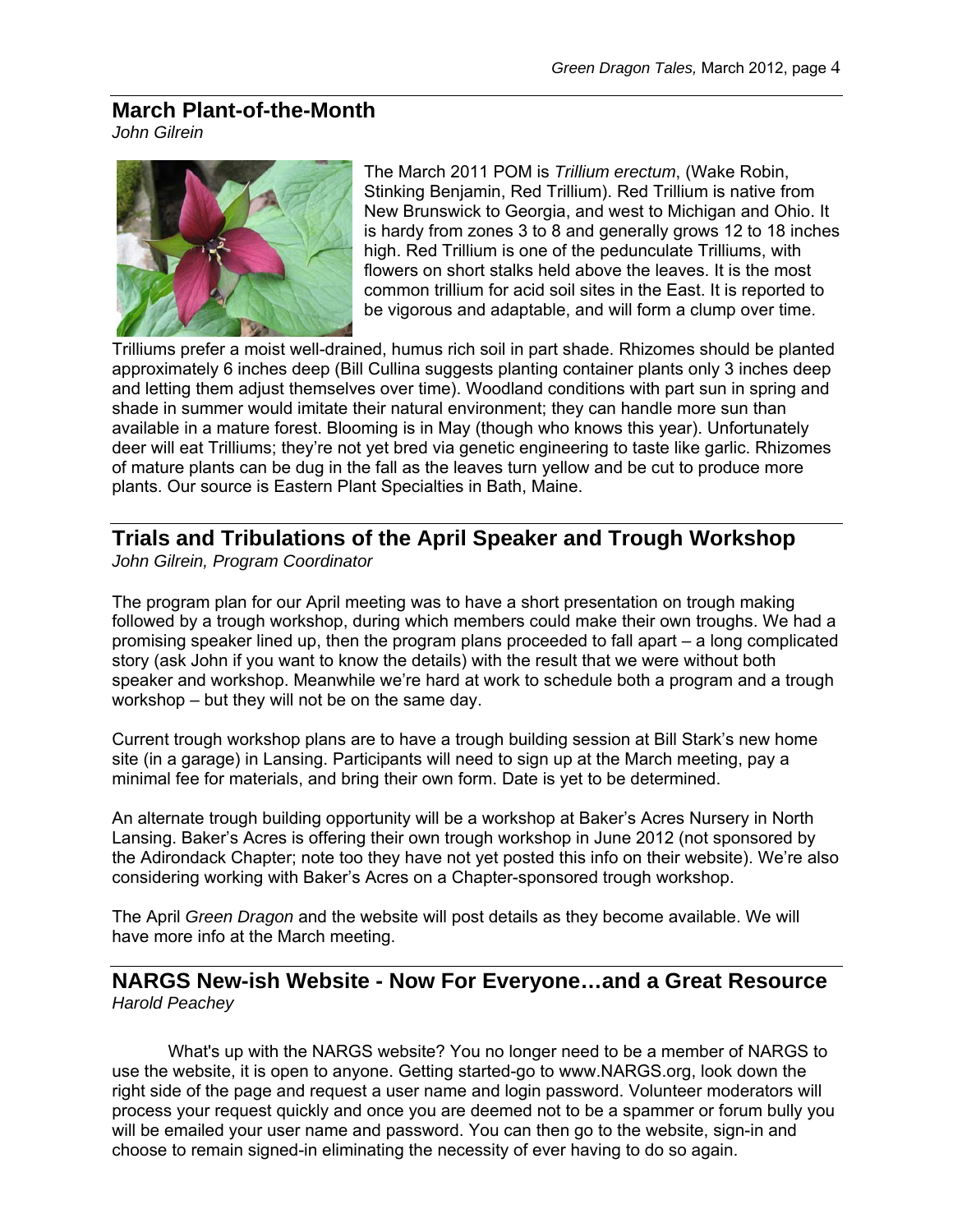Once signed in you have many options for altering the appearance of the site, some do not like the default black background. Next start exploring the site. There is NARGS news, a forum, "wiki" and links to chapter sites. Delving deeper you'll find a very nice introduction to rock gardening and information on choosing plants, building a rock garden, propagation and most any other information you may desire regarding the world of gardening including woodland gardening, bulbs, woody plants and bog gardens.

 The FORUM is my most frequent destination. I check in daily to see updates to topics of interest and to see what new topics may be interesting. I have set up my forum experience to indicate any new postings and find that about five minutes is more than enough time to keep up with the daily postings unless, of course as often happens, I am drawn to the topic and want to explore more deeply. It is also a good idea to include your geographic location and hardiness information to your FORUM ID so that when you post, folks have some idea of your gardening climate. You will find it is very easy to add pictures to your posts. I keep a "wish list" on my desktop and frequently add species to the list as new postings inspire my curiosity. This is very helpful when it comes time for ordering seeds on the new slick seed exchange feature. The forum is organized by topics including NARGS news, Genus and species by family, bogs, bulbs, woodlands, etc. The forum is search-able by topic, date and poster as is the entire NARGS website, so tons of information is available with a few keystrokes.

 Other features of the site include a NARGS "wiki", an interactive site that is so far underutilized. Once NARGS members begin sharing their immense and diverse knowledge on the venue it will hopefully become one of the best worldwide sources of information in all things gardening related. A separate sign-in is required for the wiki-resource, if you choose to contribute. There are also links to other chapter information including contact information with officers and often links to their newsletters.

 So in conclusion, the NARGS website is ideal for anyone with an interest in gardening, horticulture, taxonomy or social interaction with other folks with similar interests. The website connects you with incredible gardeners worldwide who are eager to share their experience and knowledge and to learn about yours. So what's stopping you? Get on that old laptop, smartphone, tablet or "grampa box" and sign in and start enjoying.

## **A Letter of Appreciation from White Pine Camp**

*Dick and Mary George* 

Dec. 1, 2011

Dear Friends,

On behalf of White Pine Camp Associates we send our most sincere thanks and gratitude for your very generous donation of bulbs for the Frederic Heutte Alpine Rock Garden at White Pine Camp. And an even bigger thank you to those members of your Chapter who were kind enough to travel to White Pine Camp to plant the bulbs and offer their expertise and advice on maintaining the garden; Harold Peachey, Karen Hansen, Bob Schneider, Steve Dell'Orto and Carol Eichler. Your efforts are all very much appreciated not only by White Pine Camp Associates but the hundreds of visitors who visit the garden each year.

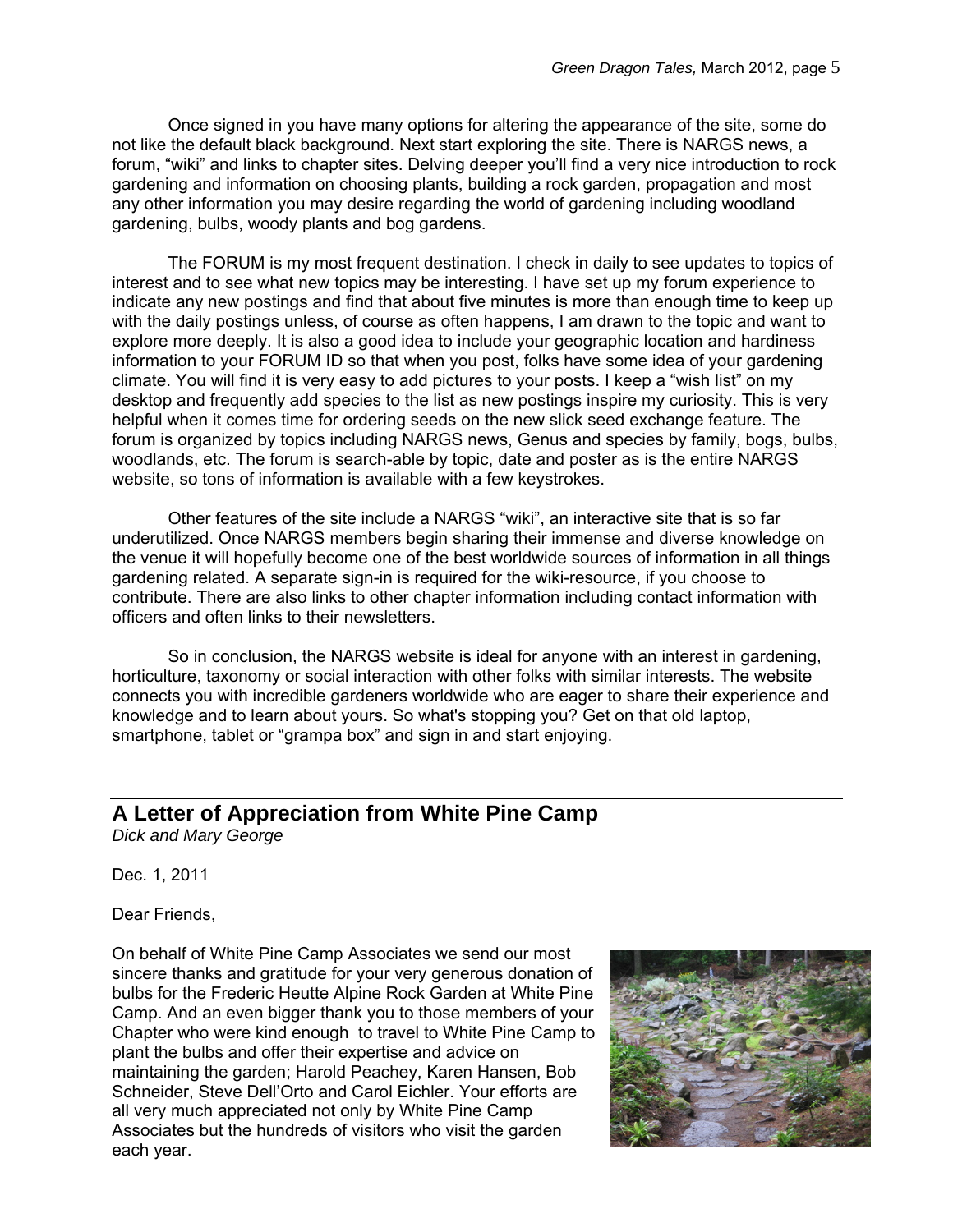Without your kind support the Frederic Heutte Alpine Rock Garden would not be nearly as special and beautiful as it is today. Again many thanks for your generous contributions.

## **USDA New Hardiness Zone Map - How "hardy" are you?**

The U.S. Department of Agriculture (USDA) released the new version of its Plant Hardiness Zone Map, the first update since 1990. The new map—jointly developed by USDA's Agricultural Research Service (ARS) and Oregon State University's PRISM Climate Group—is available online at http://planthardiness.ars.usda.gov/PHZMWeb/ ARS is the chief intramural scientific research agency of USDA.

## **Paintings on Display by One of our Own**

An exhibition of paintings by ACNARGS member Nari Mistry, titled "Landscape Paintings: Scenes of Ithaca in Bold Colors," will be on display at the Nevin Welcome Center, Cornell Plantations from March 2 to April 28, 2012. Landscapes in watercolors, oils & acrylics in a continuing series depict the beautiful scenes around the Ithaca area and the many local waterfalls.



"I try to use expressive bold colors to represent the subjects that inspire me. Even a scene of winter ice and snow can contain a touch of warm color in a few spots!" says Nari. Some of my paintings are representational, most are expressive, some are more abstract, some are pure fantasy," he adds.

Learning watercolor techniques through practice and observation, he says he was inspired especially by close examination of the watercolors of Winslow Homer, John Singer Sargent and other great artists. "Every painting I do is another step in learning better techniques."

He retired in 2003 after 39 years as a physicist at Cornell, to catch up on painting, gardening and music, missed in those busy years. His work can be seen at http://www.ArtbyNari.com.

*(Editor's Note: the work is also for sale)* 

# **Additions to the AC-NARGS Lending Library**

Our library is growing! We want to thank Johnnie Davis, husband of the late Alice Davis, for the donation of gardening books we received late last year. Alice, who was always so thoughtful, especially requested that the Chapter receive her books about building with stone (see the article, *Pigs in the Pease: A Tribute* . . .)

ACNARGS has added the DVD "The Maturation of the Gardens Quatre Vents, narrated by Frank Cabot. As a consummate plantsman and the founder of the Garden Conservancy, this DVD offers an illustrated talk about Quatre Vents, his acclaimed garden in Quebec. Set in rolling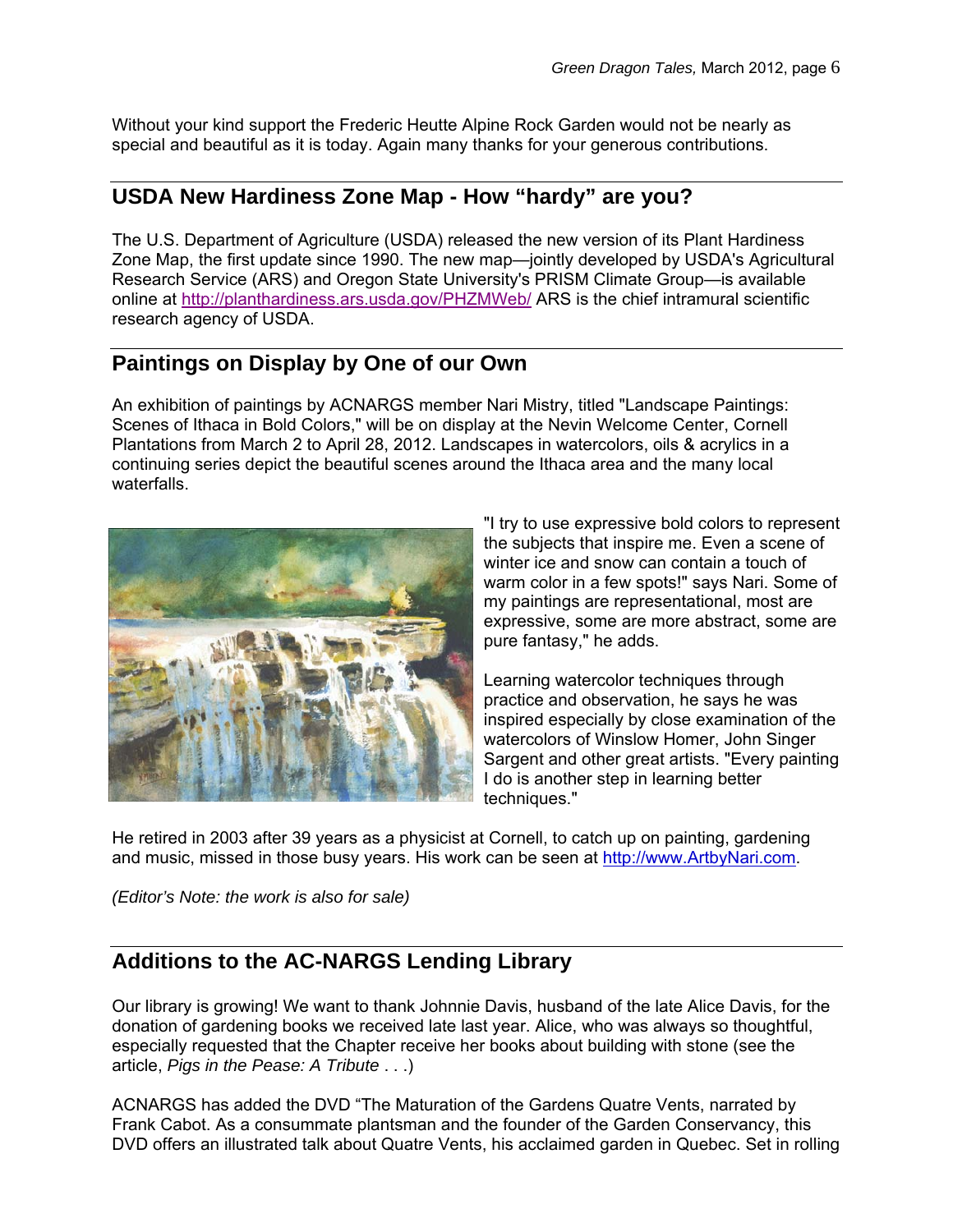farmland between the shore of the St. Lawrence River and the boreal forest, the garden integrates the best gardening traditions and the splendid natural setting.

The DVD shows how major elements of Quatre Vents, first established in the 1930's and 1950's, evolved under Frank's stewardship during the last quarter of the twentieth century. It also serves as an animated counterpart to Frank's handsome book, The Greater Perfection (Hortus Press, 2001), also available for loan through the Chapter's lending library.

## **Pigs in the Pease: A Tribute to Alice (Lobdell) Davis 1943-2011 and to her Legacy of Stone**

*Peg Ross, Town of Greene Historian (Reprinted by permission from the Chenango American)* 

A light has gone out in the Town of Greene. A light that could bring a smile on when you saw her beautiful smiling face with pink cheeks. A light that was more than generous with her gifts of stone (perhaps I should use the word rocks), plants and flowers among other things to many people. A light that supported her community in various ways-from school activities and library functions to her farm where she was described to me as the perfect farm wife- a true helpmate to her husband, Johnnie, and her son, Paul, in running a very successful farm. Her family, encompassing sons Paul and Adam and their families, plus a large extended family, was the most important part of her life – the life of Alice Davis.

Alice never put herself forward and many don't know how responsible she was in making things happen quietly behind the scenes. She was a remarkable woman and my friend.

Soon after we met, I realized that she was especially interested in stone walls and anything to do with rocks. We began to attend the Adirondack Chapter of the North American Rock Garden Society and enjoyed their activities. I knew she liked to build with stone and one day she asked me if I would like a stone wall on my property, that she'd like to build it. Of course, I would!

So it began. She would bring field stone from her farm in her truck to our property and unload it. Thankfully, her grandson, Booker, helped with the heavy pieces, and a little later, Brandon could also lift them. Load after load of stones were brought in.

Then the digging began. She wanted it to be dug down deep enough to have a good foundation. I could help a little, removing the dirt in a wheelbarrow but I did very little. I had no talent to see where a stone might look good. She said she liked working with stone because it was so much work. And that got her thinking process going. She enjoyed working on the wall by herself, finding just the right stone, communing with nature and thinking about the past and all the reading she had done on the history of the stone wall.

#### **How Stone Walls Came to Be**

When the first Europeans came to New England and New York, the land was covered with forests. The forests were cleared of the trees so that the settlers could grow their crops. Following the tradition in Europe, the settlers built their houses close together while farther away were their common fields and pasturelands, called the "great lotts." They began to build fencing for their animals.

The first fences were tree stumps and brush that were accumulated from the forest removal. Later zigzag rail fences were erected with brush and dead wood on top. Sometimes tree trunks were stacked up. As time went on, people began to own their own fields and even more fencing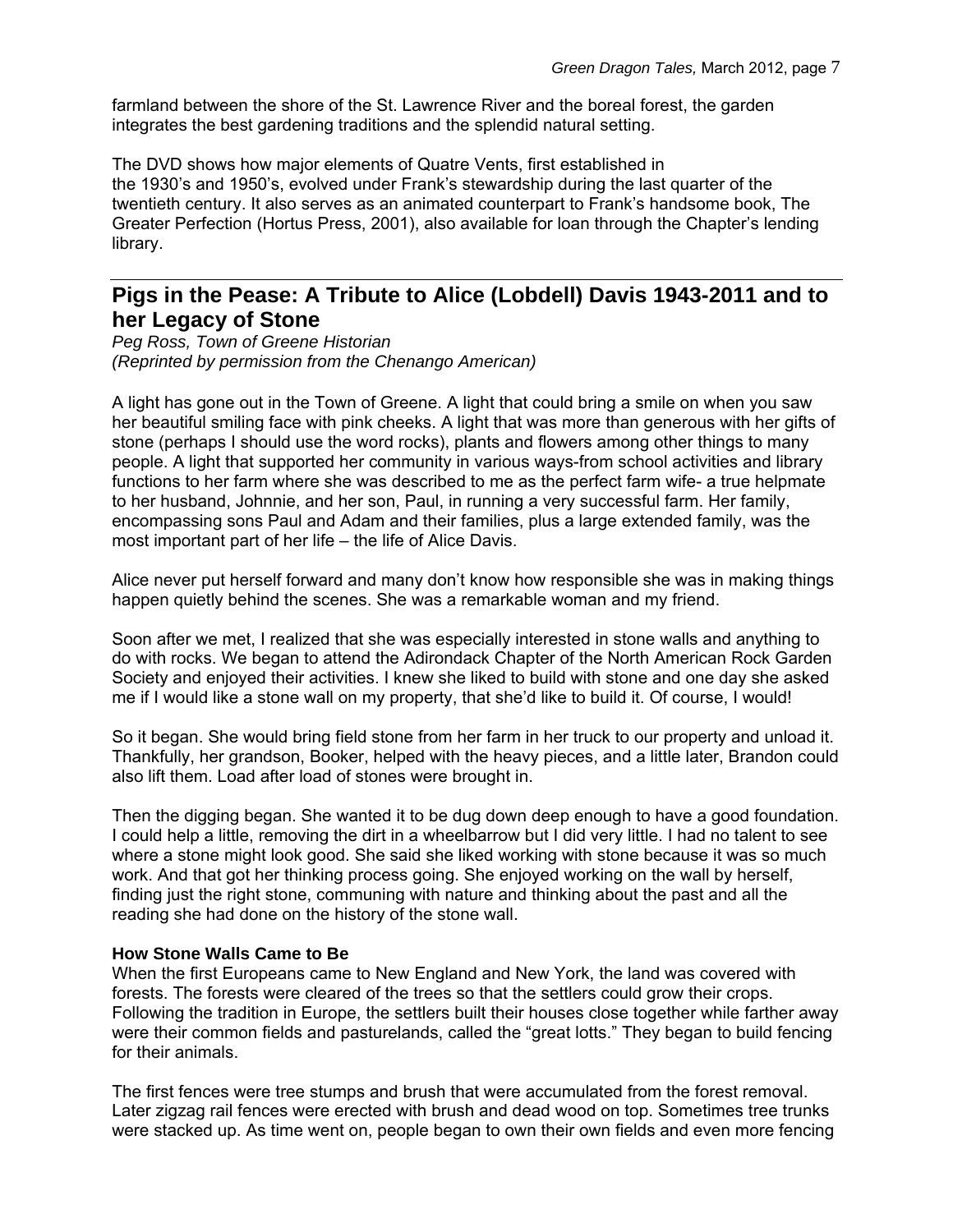was necessary. But after the Revolutionary War, wood was scarce. The settlers had destroyed their best resource.

Every year, the settlers noticed that new stone was appearing in the fields (not knowing about the geology of the area), and coming up after the freeze of winter. Many a diary of a farmer in the 1800's mentions "picked stone today." The stone was thrown into piles by the side of the field and in the late  $18<sup>th</sup>$  century the stone began to be used to build stone walls. Because the New Englanders believed that a small field was better than a very large one, they often built stone walls encompassing one acre in size. There were also strange laws about who was liable for what. Was the farmer liable if someone else's pigs were in his "pease" because of a broken stone wall or was the pigs' owner responsible for letting them run free?



*"Alice's wall is a dry wall technique using field stone… she was able to finish seven tiers.* 

*"It is a living wall just as stone is. Stone has a voice that comes out of the deep. It tells us things of the past. Please come and see Alice's wall."* 

*Photo by Peg Ross* 

Many animals, including swine, were taken to a stone pound to wait for retrieval and more stone walls were built to abide by the fencing laws. In 1871 there were estimated to be 95,364 miles of stone walls just in New York State alone.

#### **The Demise of Stone Wall**

When industrialization came to New England, it was the demise of stone wall fencing. Folks were moving west where the fields had no stones. Farmers left for a steady job in a factory and abandoned their farms. In 1860, there were 31,000 farms in New Hampshire. In 1930, there were half that many. One of the reasons the farms were abandoned was the proliferation of the stone walls.

The new machinery could not be used in the small fields of New England and New York and farmers could not compete with the produce coming out of the western states of Ohio, Indiana and Illinois. The stone wall cannot take complete blame for the downfall of the New England farm, however; the hilly, rocky, exhausted soil was the larger reason. The farmers survived by turning to dairy farming. But what to do with all the stone walls?

Some dug ditches right by the walls and threw the stones in to make a drain. Others just left them and if you drive on any back road in this area, you will see them everywhere. Now many are in the woods because the forests are back. Barns and houses have rotted. The only things left are the stone structures: wells, foundations and miles of stone wall ruins.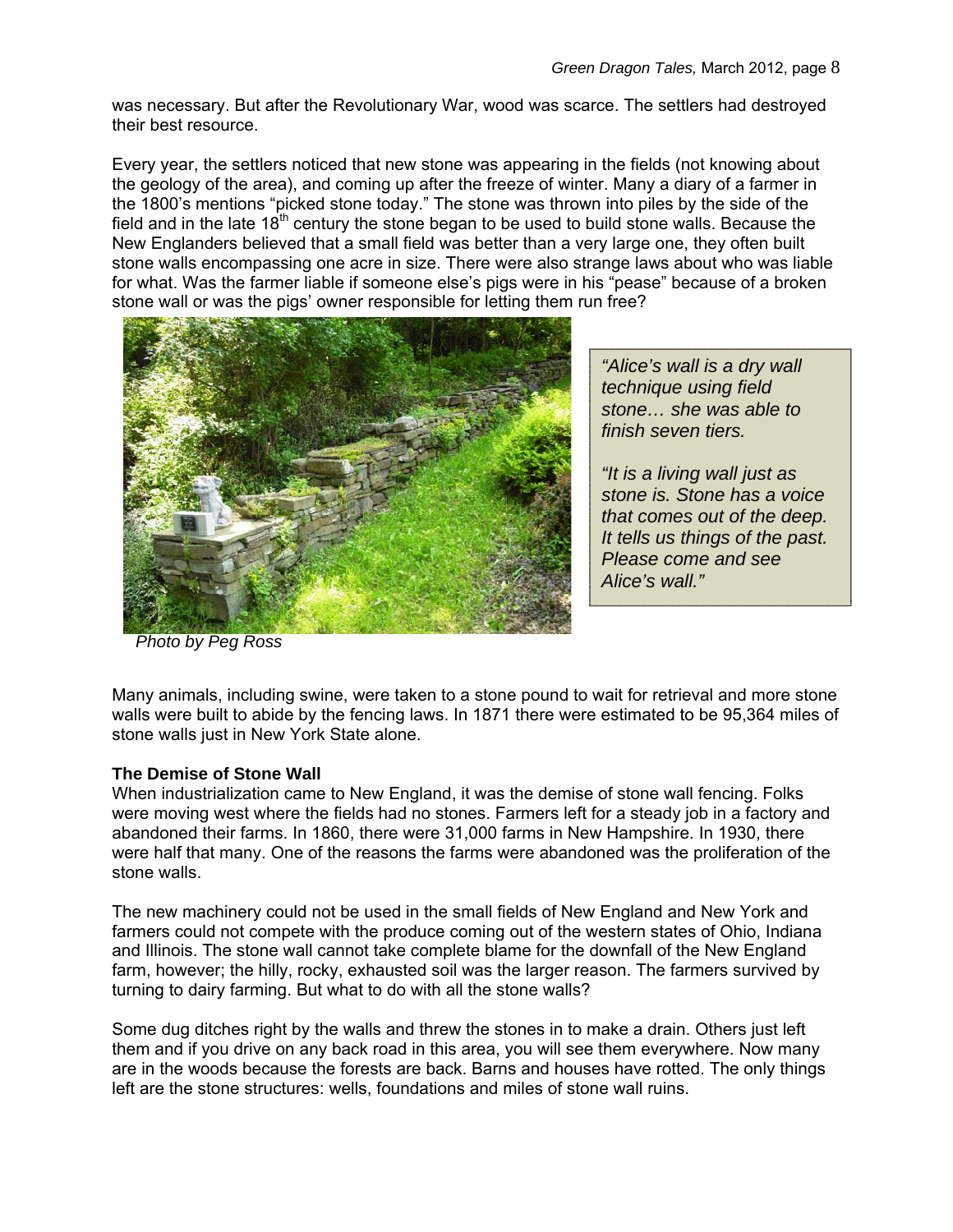#### **Stone Walls Resurrected**

Fortunately, the well-to-do wanted to have stone walls around their properties and began buying up stone walls in New England and New York. I know people have felt bad to see some of the stone in the ruined walls around [Greene] being shipped out but at least there is still a trade of wall builders who do amazing work. I like to think there is another stone wall somewhere else that is now beautiful again.

There is a rediscovery of stone building. One of the last programs Alice and I attended at the Rock Garden Society was a talk and slides by Dan Snow, a wall builder from Vermont. He does all kinds of wall structures using only the dry wall technique. He has walls with built-in seats and stone sculptures that defy gravity. I showed him a photo of Alice's wall and he said it was beautiful.

Alice's wall is a dry wall technique using field stone and it blends in very nicely with the landscape. It is covered with moss, lichens, alpine plants, hostas, and many perennials as well as some annuals to fill in the niches. It goes up a hill and she was able to finish seven tiers.

It is a living wall just as stone is. Stone has a voice that comes out of the deep. It tells us things of the past. Please come and see Alice's wall. My husband put up a plaque that says simply, "Stone wall built by Alice Davis with the help of her grandsons, Booker and Brandon 2011" I can't think of anything that Alice would have liked better than this wall as her memorial. May it survive for hundreds of years.

# **Calendar of Local Garden Events**

*Pat Curran* 

March 4-11: Hawaii: Islands of Aloha! (http://www.theflowershow.com ) Philadelphia International Flower Show, Pennsylvania Convention Center, Phila. PA. Fee

March 15-18: Recipe for Springtime, (http://www.gardenscapepros.com) Greater Rochester's Flower & Garden Show, Henrietta Dome near Rochester. Fee

March 21: Panel Discussion, "Issues in Native Gardening," 7:00 pm, Finger Lakes Native Plant Society, Unitarian Church Annex, 2<sup>nd</sup> floor. More info: http://www.fingerlakesnativeplantsociety.org/ *Finger Lakes Native Plant Society Plant Walks meet at different times and locations. Topics vary from wildflowers to lichens to winter twig ID. For more information, call Anna Stalter (607) 379-0924 or Susanne Lorbeer at (607) 257-0835.* 



March 22-25: Taste of Spring, (http://www.plantasiany.com)Plantasia Garden & Landscape Show, Hamburg, NY. Fee

March 24: "Colorado Wildflowers: An Excursion into the Alpine Tundra," presented by Carol Eichler; 2:00-3:30 pm. Tompkins County Cornell Cooperative Extension Education Center, 615 Willow Ave., Ithaca

March 29: "Shade Garden Flowers & Ferns," 6:30 -8:30 pm. Tompkins County Cornell Cooperative Extension Education Center, 615 Willow Ave., Ithaca. Pre-registration recommended, fee. Info: Pat Curran 607-272-2292, pc21@cornell.edu